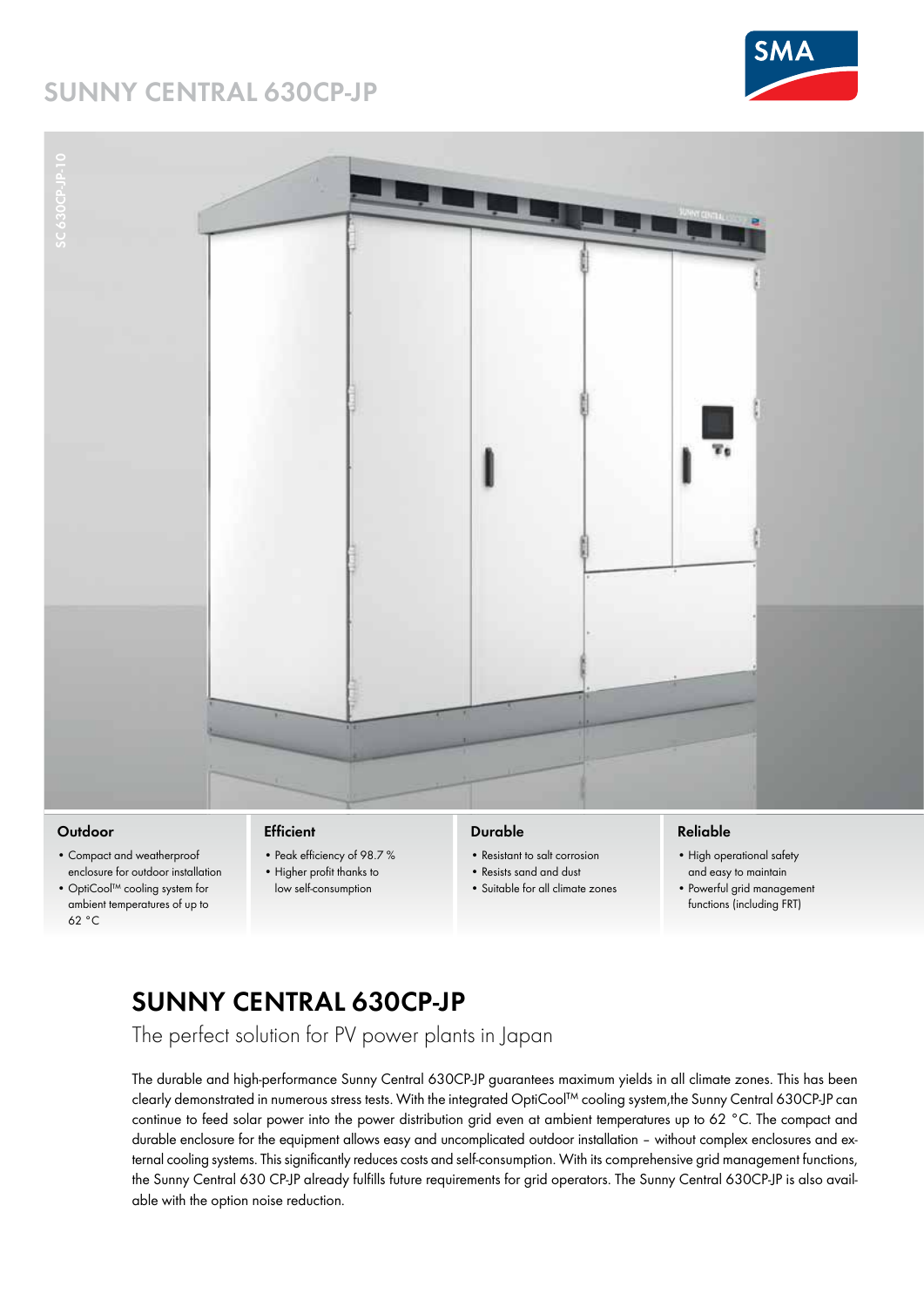# **SUNNY CENTRAL 630CP-JP**

### **WITH OPTION NOISE REDUCTION**

| Technical data                                                                                  | Sunny Central 630CP-JP                                                                                                                                                                                                  |
|-------------------------------------------------------------------------------------------------|-------------------------------------------------------------------------------------------------------------------------------------------------------------------------------------------------------------------------|
| Input (DC)                                                                                      |                                                                                                                                                                                                                         |
| Max. DC power ( $\circledcirc$ cos $\circledcirc$ = 1)                                          | 713 kW                                                                                                                                                                                                                  |
| Max. input voltage                                                                              | 1000 V                                                                                                                                                                                                                  |
| MPP voltage range (50 Hz) / MPP voltage range (60 Hz)                                           | 500 V - 850 V <sup>1</sup> / 505 V - 850 V <sup>1</sup>                                                                                                                                                                 |
| DC voltage range (50 Hz) / DC voltage range (60 Hz)                                             | 500 V - 850 V / 500 V - 850 V                                                                                                                                                                                           |
| Rated input voltage                                                                             | 529 V                                                                                                                                                                                                                   |
| Max. input current                                                                              | 1350 A                                                                                                                                                                                                                  |
| Max. short-circuit current                                                                      | 2500 A                                                                                                                                                                                                                  |
| $V_{MPPmin}$ at $I_{MPP} < I_{DCmax}$                                                           | 500 V (50 Hz) / 500 V (60 Hz)                                                                                                                                                                                           |
| Number of independent MPP inputs                                                                | -1                                                                                                                                                                                                                      |
| Number of DC inputs                                                                             | 9                                                                                                                                                                                                                       |
| Output (AC)                                                                                     |                                                                                                                                                                                                                         |
| Rated power (@ 25 °C) / Nominal AC power (@ 50 °C)                                              | 700 kVA / 473 kVA                                                                                                                                                                                                       |
| AC nominal voltage / range                                                                      | 315 V / 284 V - 362 V                                                                                                                                                                                                   |
| AC frequency / range                                                                            | 50 Hz, 60 Hz / 47 Hz  63 Hz                                                                                                                                                                                             |
| Rated frequency / rated grid voltage                                                            | 50 Hz / 315 V                                                                                                                                                                                                           |
| Max. output current                                                                             | 1283 A / 1350 A <sup>6</sup>                                                                                                                                                                                            |
| Max. THD                                                                                        | $< 3 \%$                                                                                                                                                                                                                |
| Power factor at rated power/adjustable shift factor                                             | $1/0.9$ leading - 0.9 lagging                                                                                                                                                                                           |
| Feed-in phases / connection phases                                                              | 3/3                                                                                                                                                                                                                     |
| Efficiency <sup>2</sup>                                                                         |                                                                                                                                                                                                                         |
| Max. efficiency / European weighted efficiency / CEC efficiency                                 | 98.1% / 97.8% / 98.0%                                                                                                                                                                                                   |
| <b>Protective devices</b>                                                                       |                                                                                                                                                                                                                         |
|                                                                                                 | Motor-driven DC switch disconnector                                                                                                                                                                                     |
| Input-side disconnection device                                                                 |                                                                                                                                                                                                                         |
| Output-side disconnection device                                                                | AC circuit breaker                                                                                                                                                                                                      |
| DC overvoltage protection                                                                       | Type I surge arrester                                                                                                                                                                                                   |
| Lightning protection (according to IEC 62305-1)                                                 | Lightning protection level III                                                                                                                                                                                          |
| Grid monitoring                                                                                 |                                                                                                                                                                                                                         |
| Stand-alone grid detection                                                                      | active, passive                                                                                                                                                                                                         |
| Ground-fault monitoring/remote-controlled ground-fault monitoring                               | $\circ$ / $\circ$                                                                                                                                                                                                       |
| <b>Insulation Monitoring</b>                                                                    | $\circ$                                                                                                                                                                                                                 |
| Surge arrester for communication interface/string current monitoring                            | 0/0                                                                                                                                                                                                                     |
| Surge arrester for auxiliary supply                                                             | Type I and type II surge arrester                                                                                                                                                                                       |
| Protection class (according to IEC 62103) / overvoltage category (according to IEC 60664-1)     | 1/11                                                                                                                                                                                                                    |
| General data                                                                                    |                                                                                                                                                                                                                         |
| Dimensions $(W/H/D)$                                                                            | 2562 / 2272 / 1210 mm                                                                                                                                                                                                   |
| Weight                                                                                          | 1822 kg                                                                                                                                                                                                                 |
| Operating temperature range                                                                     | $-25^{\circ}$ C  +62 $^{\circ}$ C                                                                                                                                                                                       |
| Noise emission <sup>3</sup>                                                                     | 53 db(A)                                                                                                                                                                                                                |
| Max. self-consumption (operation) <sup>4</sup> / consumption (night)                            | 1900 W $/$ < 100 W                                                                                                                                                                                                      |
| External auxiliary supply voltage                                                               | 230 / 400 V (3/N/PE)                                                                                                                                                                                                    |
| Cooling concept                                                                                 | Opticool                                                                                                                                                                                                                |
| Degree of protection: electronics / connection area (according to IEC 60529 / to IEC 60721-3-4) | IP54 / IP43 / 4C2, 4S2                                                                                                                                                                                                  |
| Application                                                                                     | In unprotected outdoor environments                                                                                                                                                                                     |
| Max. permissible value for relative humidity (non-condensing)                                   | 15%  95%                                                                                                                                                                                                                |
| Max. operating altitude above MSL                                                               | 2000 m                                                                                                                                                                                                                  |
| Fresh-air consumption                                                                           | 3000 m <sup>3</sup> /h                                                                                                                                                                                                  |
| <b>Features</b>                                                                                 |                                                                                                                                                                                                                         |
| DC connection / AC connection                                                                   | Ring terminal lug / Ring terminal lug                                                                                                                                                                                   |
| Display                                                                                         | HMI touchscreen                                                                                                                                                                                                         |
|                                                                                                 | Ethernet (optical fiber optional), Modbus                                                                                                                                                                               |
| Communication protocols                                                                         | $\circ$ / $\circ$                                                                                                                                                                                                       |
| DC current monitoring (Zone monitoring / String monitoring)                                     |                                                                                                                                                                                                                         |
| Color enclosure, door, base, roof, silencer                                                     | RAL 9016 / 9016 / 7004 / 7004 / 7035                                                                                                                                                                                    |
| Configurable grid management functions                                                          | Power reduction, reactive power setpoint, dynamic grid support (e.g. FRT)                                                                                                                                               |
| Certificates and approvals (additional on request)                                              | EN 61000-6-2, EN 61000-6-4, CE-conformity, Renewable Energy Source<br>Act-compliant, BDEW-MSRL / JETGR0002-1-2.0 (2011) / JETGR0003-1-2.0<br>(2011) <sup>5</sup> /Arrêté du 23/04/08, R.D. 1663 / 2000, R.D. 661 / 2007 |
| $\bullet$ Standard feature $\circ$ Optional feature - Not available                             |                                                                                                                                                                                                                         |
| Type designation                                                                                | SC 630CP-10-JP                                                                                                                                                                                                          |
|                                                                                                 |                                                                                                                                                                                                                         |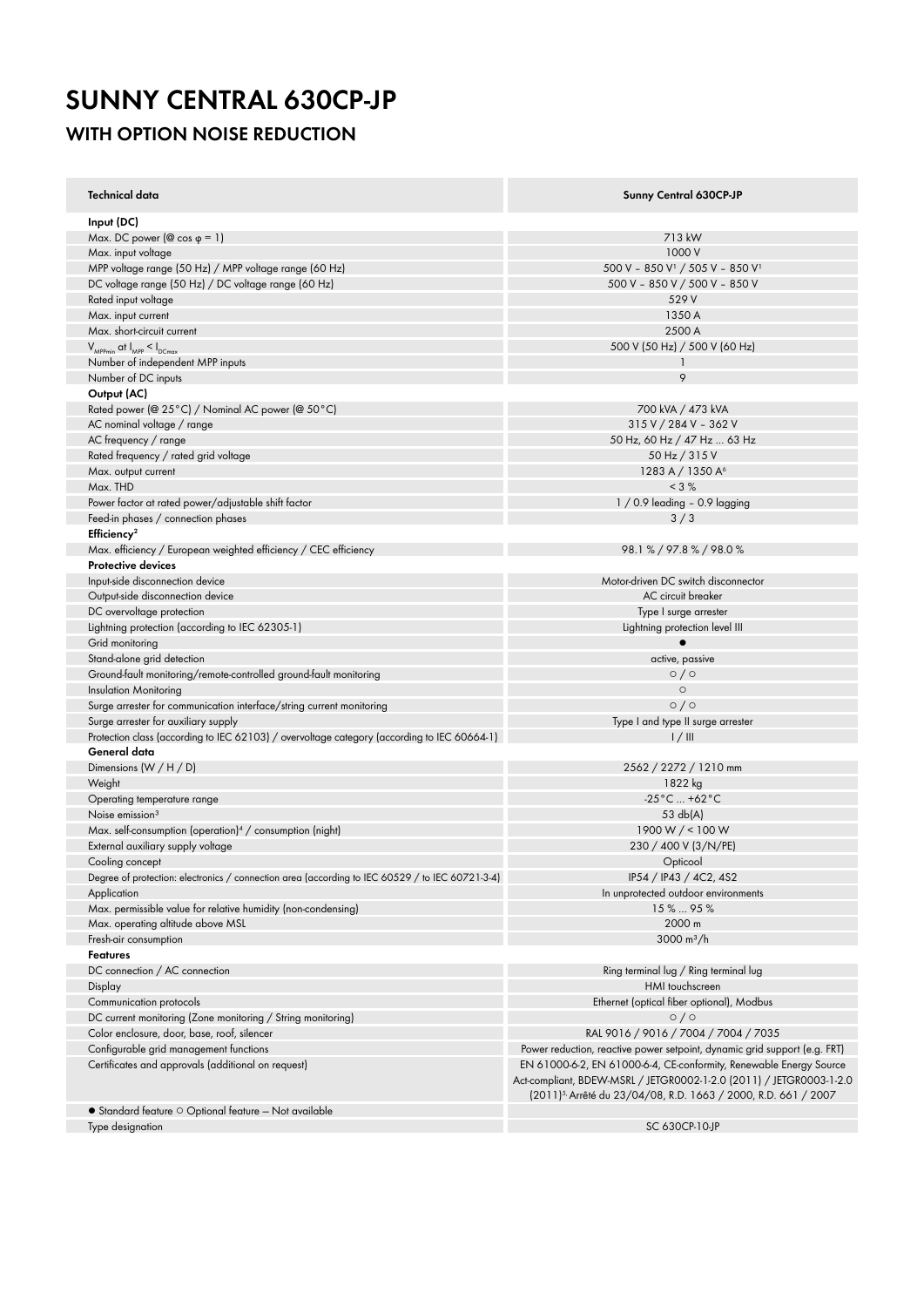## **SUNNY CENTRAL 630CP-JP**

| Technical data                                                                                  | Sunny Central 630CP-JP                                                     |
|-------------------------------------------------------------------------------------------------|----------------------------------------------------------------------------|
| Input (DC)                                                                                      |                                                                            |
| Max. DC power ( $\circledcirc$ cos $\circledcirc$ = 1)                                          | 713 kW                                                                     |
| Max. input voltage                                                                              | 1000 V                                                                     |
| MPP voltage range (50 Hz) / MPP voltage range (60 Hz)                                           | 500 V - 850 V <sup>1</sup> / 505 V - 850 V <sup>1</sup>                    |
| DC voltage range (50 Hz) / DC voltage range (60 Hz)                                             | 500 V - 850 V / 500 V - 850 V                                              |
| Rated input voltage                                                                             | 529 V                                                                      |
| Max. input current                                                                              | 1350 A                                                                     |
| Max. short-circuit current                                                                      | 2500 A                                                                     |
| $V_{\text{MPPmin}}$ at $I_{\text{MPP}} < I_{\text{DCmax}}$                                      | 500 V (50 Hz) / 500 V (60 Hz)                                              |
| Number of independent MPP inputs                                                                | $\mathbf{1}$                                                               |
|                                                                                                 | 9                                                                          |
| Number of DC inputs                                                                             |                                                                            |
| Output (AC)                                                                                     |                                                                            |
| Rated power (@ 25°C) / Nominal AC power (@ 50°C)                                                | 700 kVA / 630 kVA                                                          |
| AC nominal voltage / range                                                                      | 315 V / 284 V - 362 V                                                      |
| AC frequency / range                                                                            | 50 Hz, 60 Hz / 47 Hz  63 Hz                                                |
| Rated frequency / rated grid voltage                                                            | 50 Hz / 315 V                                                              |
| Max. output current                                                                             | 1283 A / 1350 A <sup>6</sup>                                               |
| Max. THD                                                                                        | $< 3\%$                                                                    |
| Power factor at rated power/adjustable shift factor                                             | $1/0.9$ leading - 0.9 lagging                                              |
| Feed-in phases / connection phases                                                              | 3/3                                                                        |
| Efficiency <sup>2</sup>                                                                         |                                                                            |
| Max. efficiency / European weighted efficiency / CEC efficiency                                 | 98.7%/98.5%/98.5%                                                          |
| <b>Protective devices</b>                                                                       |                                                                            |
| Input-side disconnection device                                                                 | Motor-driven DC switch disconnector                                        |
| Output-side disconnection device                                                                | AC circuit breaker                                                         |
| DC overvoltage protection                                                                       | Type I surge arrester                                                      |
| Lightning protection (according to IEC 62305-1)                                                 | Lightning protection level III                                             |
| Grid monitoring                                                                                 | $\bullet$                                                                  |
| Stand-alone grid detection                                                                      | active, passive                                                            |
| Ground-fault monitoring/remote-controlled ground-fault monitoring                               | $\circ$ / $\circ$                                                          |
| <b>Insulation Monitoring</b>                                                                    | $\circ$                                                                    |
| Surge arrester for communication interface/string current monitoring                            | $\circ$ / $\circ$                                                          |
| Surge arrester for auxiliary supply                                                             | Type I and type II surge arrester                                          |
| Protection class (according to IEC 62103) / overvoltage category (according to IEC 60664-1)     | 1/11                                                                       |
| General data                                                                                    |                                                                            |
| Dimensions $(W / H / D)$                                                                        | 2562 / 2272 / 956 mm                                                       |
| Weight                                                                                          | approx. 1800 kg                                                            |
| Operating temperature range                                                                     | $-25^{\circ}$ C  +62 $^{\circ}$ C                                          |
| Noise emission <sup>3</sup>                                                                     | 64 db(A)                                                                   |
| Max. self-consumption (operation) <sup>4</sup> / consumption (night)                            | 1900 W $/$ < 100 W                                                         |
| External auxiliary supply voltage                                                               | 230 / 400 V (3/N/PE)                                                       |
| Cooling concept                                                                                 | Opticool                                                                   |
| Degree of protection: electronics / connection area (according to IEC 60529 / to IEC 60721-3-4) | IP54 / IP43 / 4C2, 4S2                                                     |
|                                                                                                 |                                                                            |
| Application                                                                                     | In unprotected outdoor environments                                        |
| Max. permissible value for relative humidity (non-condensing)                                   | 15%  95%                                                                   |
| Max. operating altitude above MSL                                                               | 2000 m                                                                     |
| Fresh-air consumption                                                                           | 3000 m <sup>3</sup> /h                                                     |
| Features                                                                                        |                                                                            |
| DC connection / AC connection                                                                   | Ring terminal lug / Ring terminal lug                                      |
| Display                                                                                         | HMI touchscreen                                                            |
| Communication protocols                                                                         | Ethernet (optical fiber optional), Modbus                                  |
| DC current monitoring (Zone monitoring / String monitoring)                                     | 0/0                                                                        |
| Color enclosure, door, base, roof                                                               | RAL 9016 / 9016 / 7004 / 7004                                              |
| Configurable grid management functions                                                          | Power reduction, reactive power setpoint, dynamic grid support (e.g. FRT)  |
| Certificates and approvals (additional on request)                                              | EN 61000-6-2, EN 61000-6-4, CE-conformity, Renewable Energy Source         |
|                                                                                                 | Act-compliant, BDEW-MSRL / JETGR0002-1-2.0 (2011) / JETGR0003-1-2.0        |
|                                                                                                 | (2011) <sup>5,</sup> Arrêté du 23/04/08, R.D. 1663 / 2000, R.D. 661 / 2007 |
| $\bullet$ Standard feature $\circ$ Optional feature - Not available                             |                                                                            |
| Type designation                                                                                | SC 630CP-10-JP                                                             |

Type designation

1) At 1.05  $V_{AC, nom}$  and cos φ = 1 and Nominal power  $P_{nom}$ 

2) Efficiency measured without internal power supply

3) Sound pressure level at a distance of 10 m

4) Self-consumption at rated operation

5) Type-tested by the manufacturer in accordance with JET (Japan Electrical Safety & Environment Technology Laboratories Foundation)

6) Up to +5 % max. output current possible if  $V_{AC}$  <  $V_{AC, nom}$